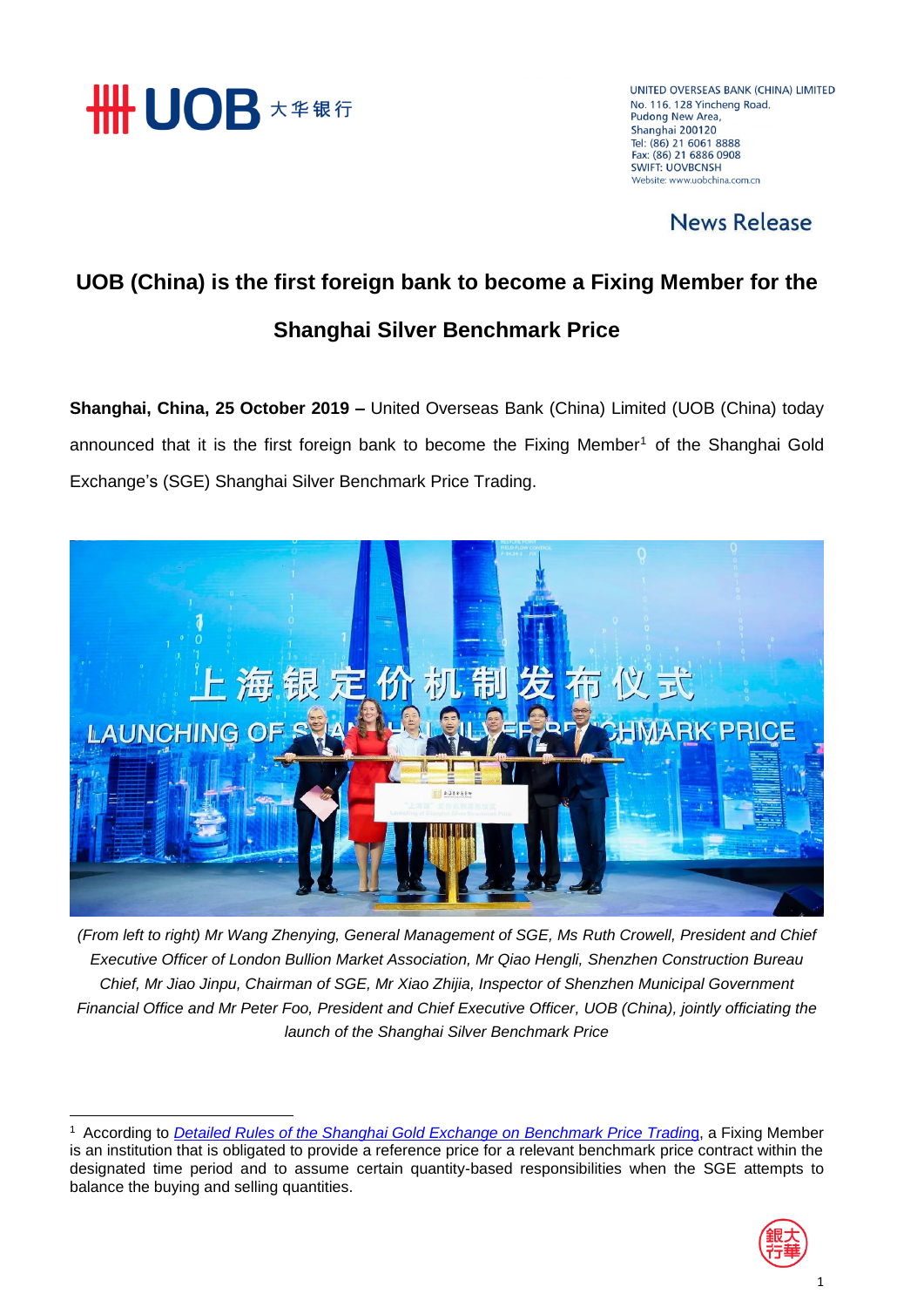

The Shanghai Silver Benchmark Price Trading offers Chinese investors a new renminbi-based benchmark price to trade silver and is another milestone of the SGE as it deepens the bullion market and Shanghai's role as an international financial centre. With more institutional and individual investors seeking opportunities to invest in silver, the SGE has emerged as China's largest silver trading exchange in China. In 2018, the SGE was among the top three global silver markets with 834,100 tonnes of silver in trading volume, which exceeded RMB 300 billion<sup>2</sup>.

As a Fixing Member of the Shanghai Silver Benchmark Price Trading, UOB (China) will tap its trading expertise to provide a reference price for the SGE to set the trading price for each trading period. The Bank's clients can choose to apply the silver price quoted by the SGE if they prefer to settle the trading contract in renminbi.

Mr Mark Yang, Head of Global Markets, UOB (China), said, "UOB (China) is delighted to be the first foreign financial institution admitted as a Fixing Member of Shanghai Silver Benchmark Price Trading. This membership is a strong testament to the Bank's trading capabilities and our efforts to connect China and the bullion markets along the Belt and Road, especially those located in Southeast Asia.

"Over the past three years, our trading capacity and volume on the SGE and local bullion markets have grown significantly, with our gold trading volume being the highest among the foreign banks in Shanghai in 2018. Moving forward, we will continue to help promote the Shanghai Silver Benchmark Price Trading in China and the region and to contribute to Shanghai's growth as an international financial centre," Mr Yang said.

Earlier in August 2019, UOB (China) completed its inaugural transaction the SGE's Gold Road Project, which aims to facilitate cross-border collaboration between Chinese and Southeast Asian gold companies via the SGE International Board<sup>3</sup>. UOB (China) assisted MTS Gold from Thailand on gold

 $\overline{\phantom{a}}$ 

<sup>3</sup> SGE International Board is a renminbi-denominated board in Shanghai Free Trade Zone enabling overseas investors to trade in China's gold market.



<sup>2</sup> Source: *[Shanghai Gold Exchange Annual Report 2018](https://www.sge.com.cn/upload/file/201904/17/b42b9c83c74d4246ac90cb0d2dd71796.pdf)*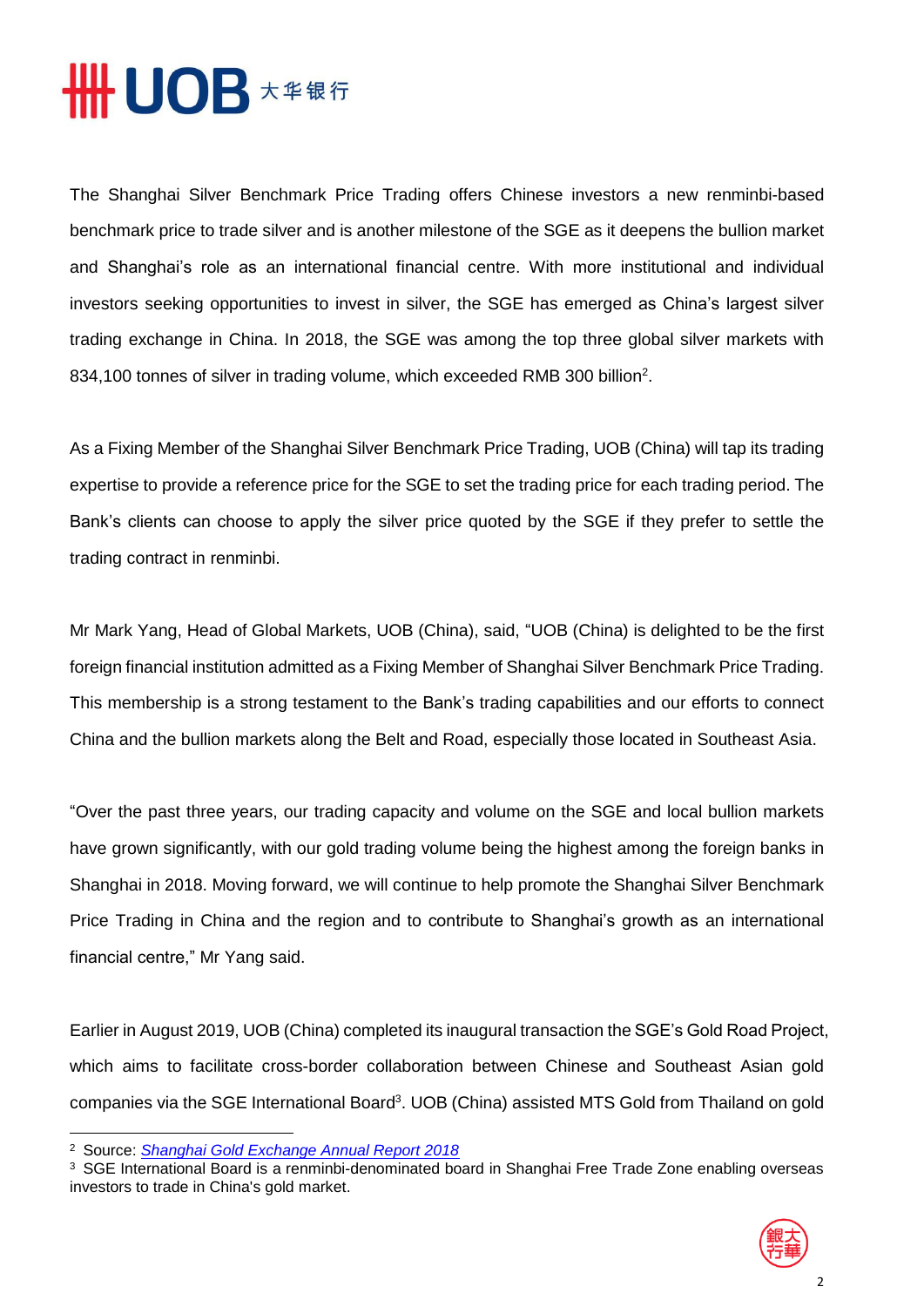

leasing through the SGE International Board and also helped connect it to Chow Tai Fook, a renowned Chinese jeweller, to manufacture jewellery with the leased gold for exporting back to Thailand. The RMB 6 million-transaction is a successful example of how UOB (China) is committed to connecting Chinese companies to business partners and customers in ASEAN.

- Ends -

## **About United Overseas Bank (China)**

United Overseas Bank (China) Limited (UOB (China)) is a wholly-owned subsidiary of United Overseas Bank Limited (UOB), a leading bank in Asia. Headquartered in Shanghai, UOB (China) was incorporated in the People's Republic of China on 18 December 2007 and commenced operations on 2 January 2008. With a stable and far-sighted approach, UOB (China) has grown its network to 17 branches and sub-branches in the major cities across China.

Over the years, our employees have carried through the entrepreneurial spirit, the focus on long-term value creation and an unwavering commitment to do what is right for our customers and our colleagues.

We believe in being a responsible financial services provider and we are committed to making a difference in the lives of our stakeholders and in the communities in which we operate. Just as we are dedicated to helping our customers manage their finances wisely and to grow their businesses, UOB (China) is steadfast in our support of social development, particularly in the areas of art, children and education.

For more information about UOB (China), please visit www.UOBChina.com.cn Or follow us on WeChat:





## **Media Enquiry:**

Tracy Cui Brand, Strategic Communications and Customer Advocacy

Sabrina Fu Brand, Strategic Communications and Customer Advocacy